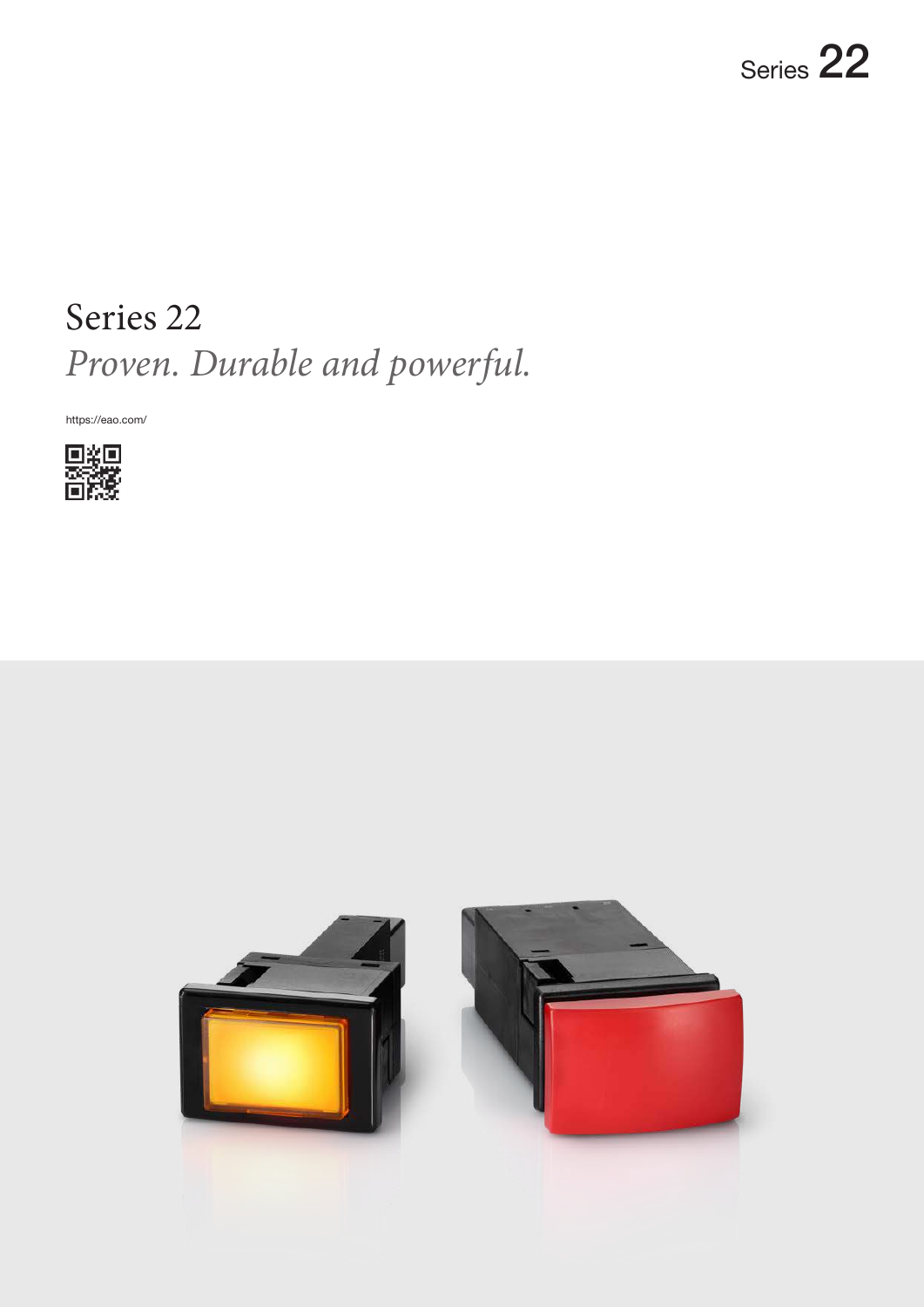# 22 Information about the Series

### Key advantages

- Reliable switching of high loads
- Compact construction
- **Exercise Long travel tactile action**

### Typical application areas

- **Building services and automation**
- Control cabinets
- Rail, electrical and waterbound vehicles

### Functions

- § Illuminated pushbutton
- **Mushroom-head pushbutton**
- Selector switch
- Indicator

#### Design

§ Flush

### IP front protection

§ IP65

# Raitings

§ 400 VAC (10 A)

### Mounting cut-outs

 $\approx$  22 mm x 30 mm

### **Terminal**

- Plug-in terminal
- Screw terminal

### Lens Material

§ Plastic

#### Markings

- Engraving
- § Hot stamping
- Film insert/marking plate

#### Approvals

- § CB (IEC 61058)
- CSA § ENEC (EN 61058)
- § UL
- 

### Conformities

- § CE
- § 2014/35/EU (LVD)
- § 2011/65/EU (RoHS)

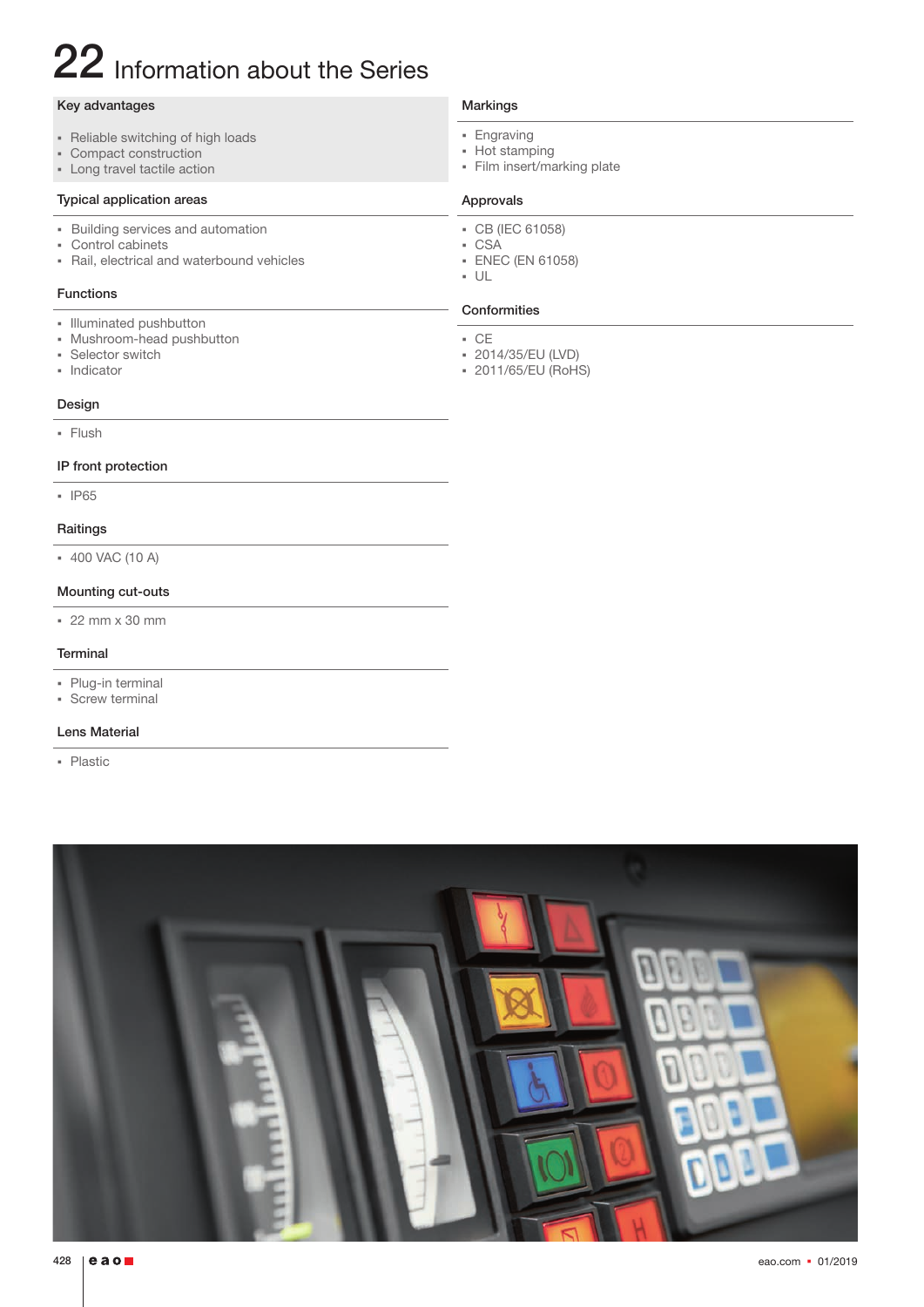# Index 22

| Flush design               |     |
|----------------------------|-----|
| Illuminated pushbutton     | 430 |
| Mushroom-head pushbutton   | 432 |
| Keylock switch 2 positions | 434 |
| Indicator                  | 435 |
| Components                 | 436 |
| Accessories                | 439 |
| <b>Technical data</b>      | 442 |
| Marking                    | 443 |
| Application guidelines     | 445 |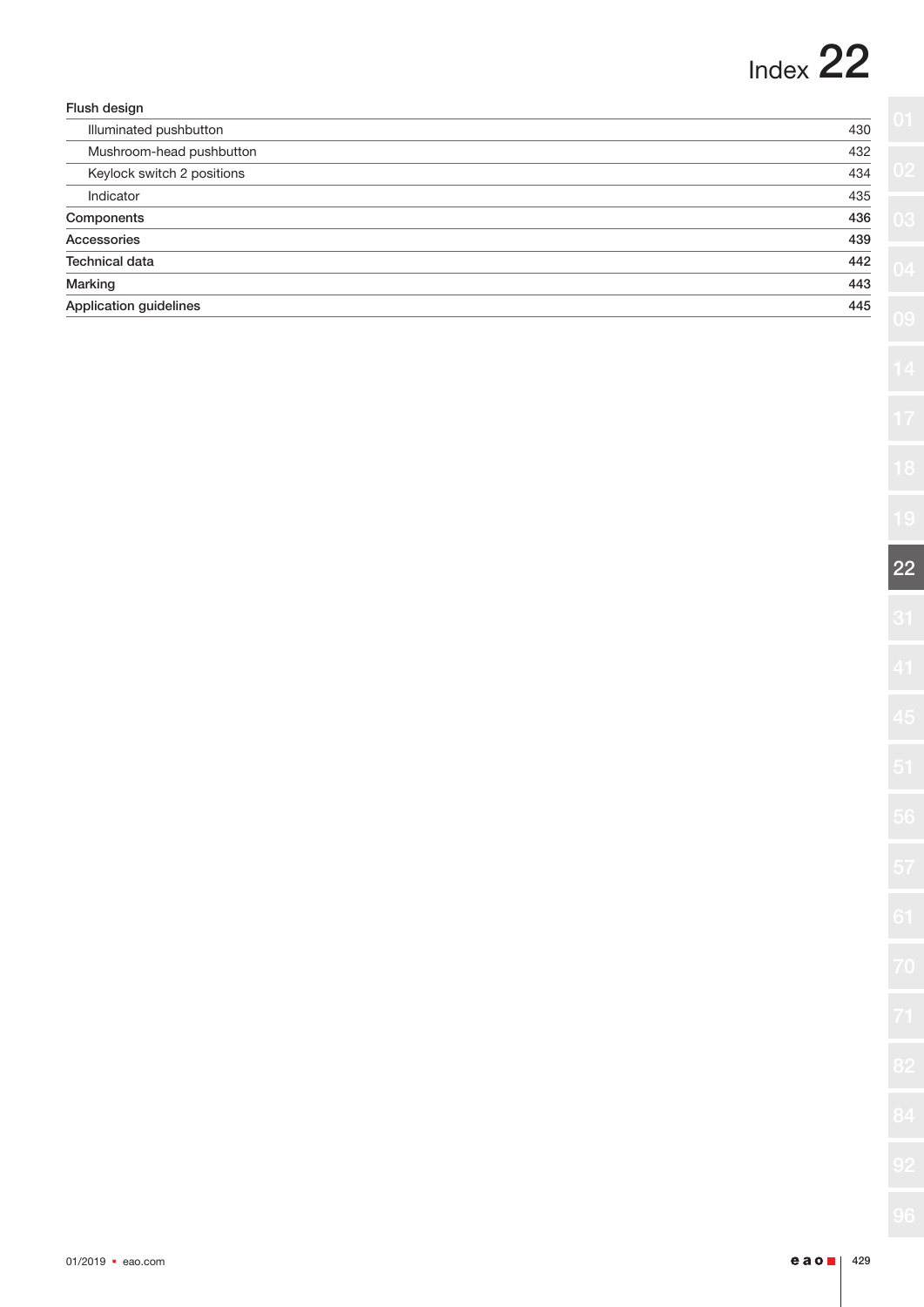### Illuminated pushbutton, IP65



Product can differ from the current configuration.





B = Plug-in terminal 6.3 mm x 0.8 mm





Mounting cut-outs [mm]

### Actuator, Front dimension 36 mm x 24 mm

| Switching action | Contacts    | Terminal         | Part No.   | Wiring<br>diagram |
|------------------|-------------|------------------|------------|-------------------|
| Momentary        | 1 NO        | Screw terminal   | 22-211.011 | 152               |
|                  | 1 NO        | Plug-in terminal | 22-211.014 | 152               |
|                  | 1 NC        | Screw terminal   | 22-212.011 | 148               |
|                  | 2 NO        | Screw terminal   | 22-213.011 | 155               |
|                  | 2 NO        | Plug-in terminal | 22-213.014 | 155               |
|                  | 2 NC        | Screw terminal   | 22-214.011 | 154               |
|                  | 1 NC / 1 NO | Screw terminal   | 22-215.011 | 150               |
|                  | 1 NC / 1 NO | Plug-in terminal | 22-215.014 | 150               |
| Maintained       | 1 NO        | Screw terminal   | 22-221.011 | 153               |
|                  | 1 NO        | Plug-in terminal | 22-221.014 | 153               |
|                  | 1 NC        | Screw terminal   | 22-222.011 | 149               |
|                  | 2 NO        | Screw terminal   | 22-223.011 | 156               |
|                  | 2 NO        | Plug-in terminal | 22-223.014 | 156               |
|                  | 1 NC / 1 NO | Screw terminal   | 22-225.011 | 151               |
|                  | 1 NC / 1 NO | Plug-in terminal | 22-225.014 | 151               |

Contacts: NC = Normally closed, NO = Normally open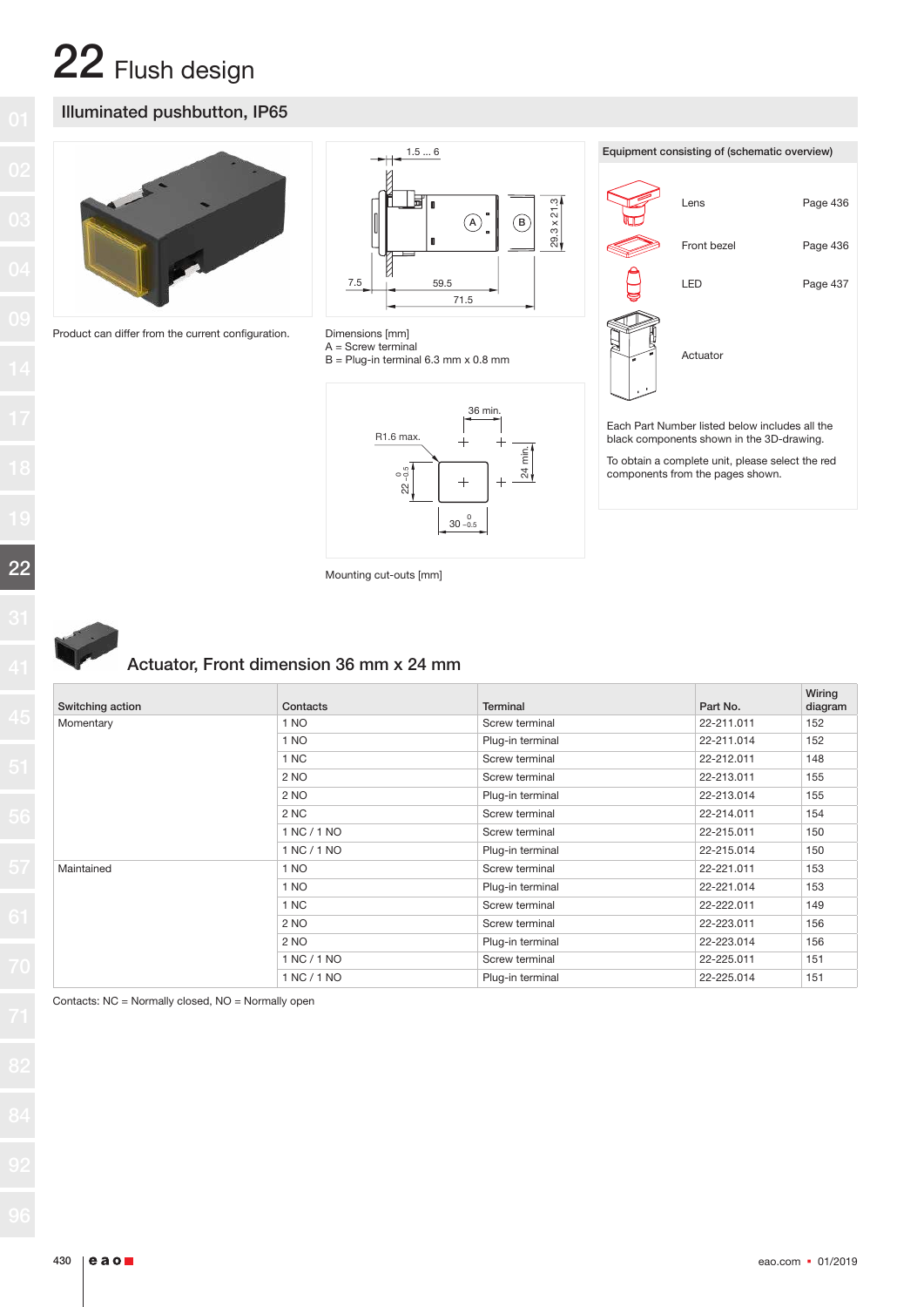# Wiring diagrams



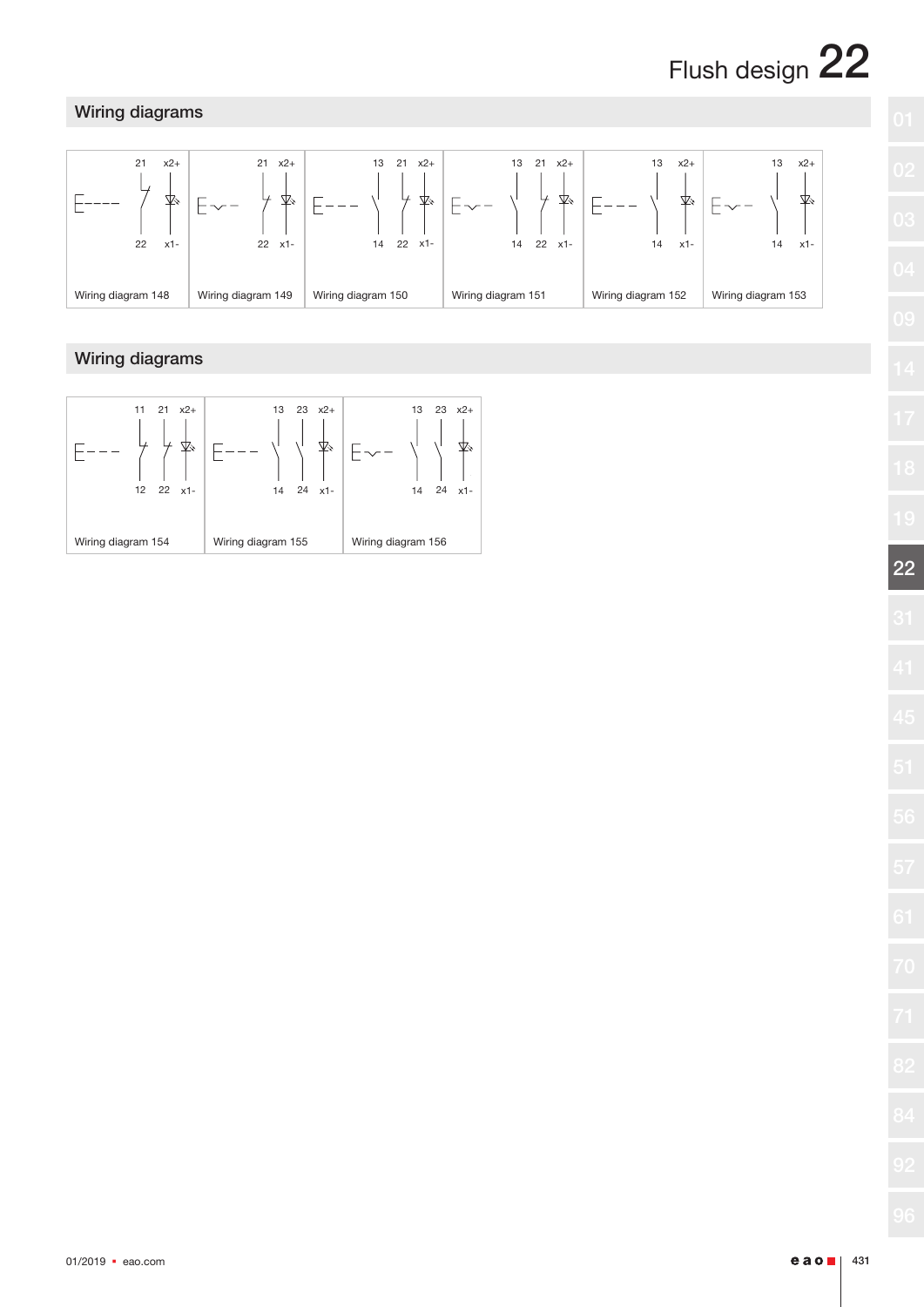# Mushroom-head pushbutton, IP65



Product can differ from the current configuration.





 $A =$  Screw terminal

B = Plug-in terminal 6.3 mm x 0.8 mm





Each Part Number listed below includes all the black components shown in the 3D-drawing.

To obtain a complete unit, please select the red components from the pages shown.

| Mounting cut-outs [mm] |  |  |
|------------------------|--|--|
|------------------------|--|--|



# Actuator, Front dimension 36 mm x 24 mm

| Switching action | Contacts    | Terminal         | Part No.   | Wiring<br>diagram |
|------------------|-------------|------------------|------------|-------------------|
| Momentary        | 1 NO        | Screw terminal   | 22-211.011 | 152               |
|                  | 1 NO        | Plug-in terminal | 22-211.014 | 152               |
|                  | 1 NC        | Screw terminal   | 22-212.011 | 148               |
|                  | 2 NO        | Screw terminal   | 22-213.011 | 155               |
|                  | 2 NO        | Plug-in terminal | 22-213.014 | 155               |
|                  | 2 NC        | Screw terminal   | 22-214.011 | 154               |
|                  | 1 NC / 1 NO | Screw terminal   | 22-215.011 | 150               |
|                  | 1 NC / 1 NO | Plug-in terminal | 22-215.014 | 150               |
| Maintained       | 1 NO        | Screw terminal   | 22-221.011 | 153               |
|                  | 1 NO        | Plug-in terminal | 22-221.014 | 153               |
|                  | 1 NC        | Screw terminal   | 22-222.011 | 149               |
|                  | 2 NO        | Screw terminal   | 22-223.011 | 156               |
|                  | 2 NO        | Plug-in terminal | 22-223.014 | 156               |
|                  | 1 NC / 1 NO | Screw terminal   | 22-225.011 | 151               |
|                  | 1 NC / 1 NO | Plug-in terminal | 22-225.014 | 151               |

Contacts: NC = Normally closed, NO = Normally open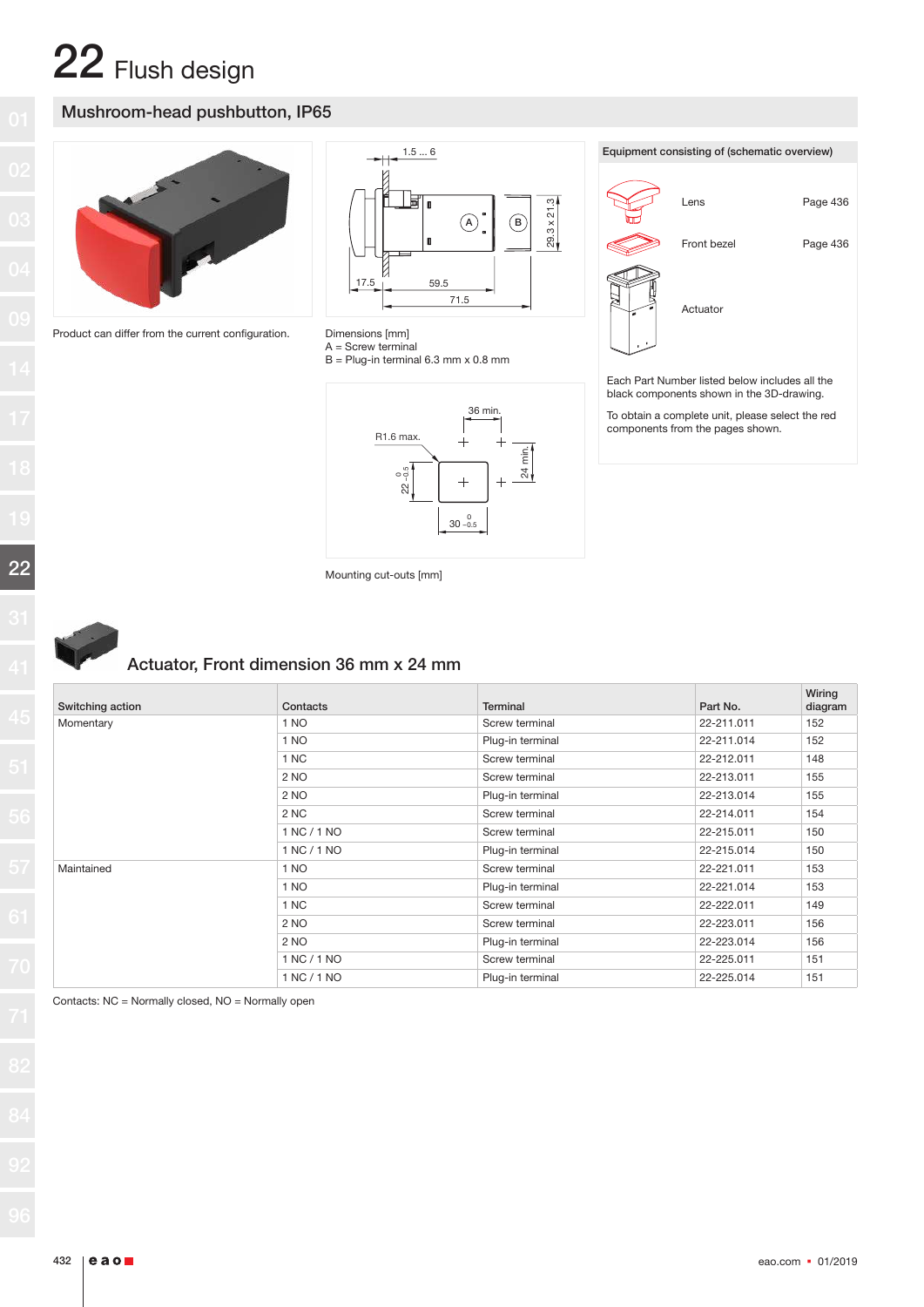# Wiring diagrams





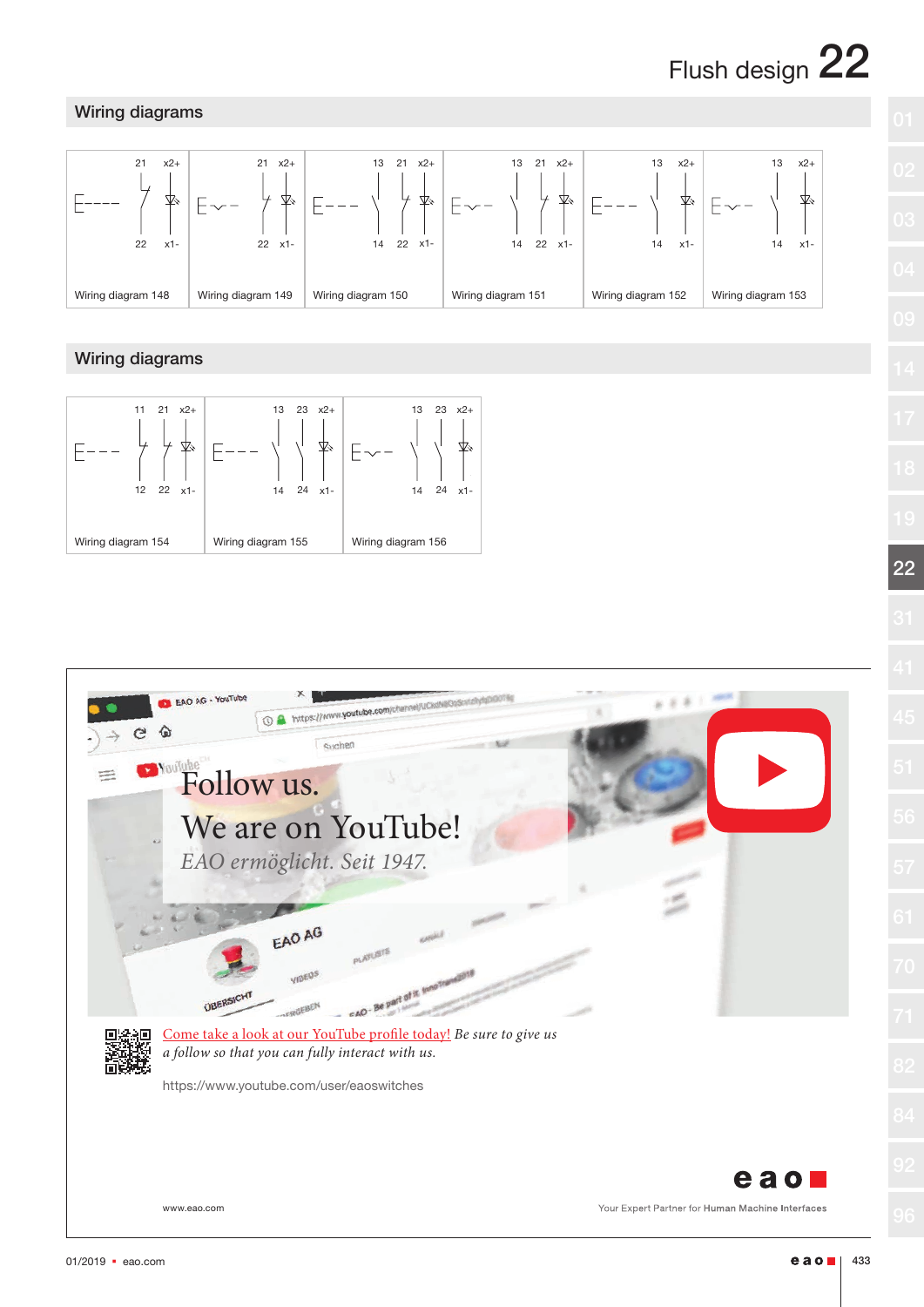# Keylock switch 2 positions, IP65



Product can differ from the current configuration.

#### General information

- Standard lock: DOM 311
- Front plastic black



Equipment consisting of (schematic overview)

Actuator

Each Part Number listed below includes all the



B = Plug-in terminal 6.3 mm x 0.8 mm



Mounting cut-outs [mm]



# Actuator, Front dimension 36 mm x 24 mm

| Switching action          | Contacts    | Terminal         | Switching angle  | Part No.    | Wiring<br>diagram |
|---------------------------|-------------|------------------|------------------|-------------|-------------------|
| Rest (a) - Maintained (a) | 1 NO        | Screw terminal   | $90^\circ$ right | 22-331.511D | 169               |
|                           | 1 NO        | Plug-in terminal | $90^\circ$ right | 22-331.514D | 169               |
| Rest (a) - Maintained     | 2 NO        | Screw terminal   | $90^\circ$ right | 22-333.111D | 170               |
|                           | 2 NO        | Plug-in terminal | $90^\circ$ right | 22-333.114D | 170               |
| Rest (a) - Maintained (a) | 2 NO        | Screw terminal   | $90^\circ$ right | 22-333.511D | 170               |
| Rest (a) - Maintained     | 1 NC / 1 NO | Screw terminal   | $90^\circ$ right | 22-335.111D | 168               |
| Rest (a) - Maintained (a) | 1 NC / 1 NO | Screw terminal   | $90^\circ$ right | 22-335.511D | 168               |
| Rest (a) - Momentary      | 2 NO        | Screw terminal   | $45^\circ$ right | 22-353.111D | 167               |

Contacts: NC = Normally closed, NO = Normally open a = Key remove

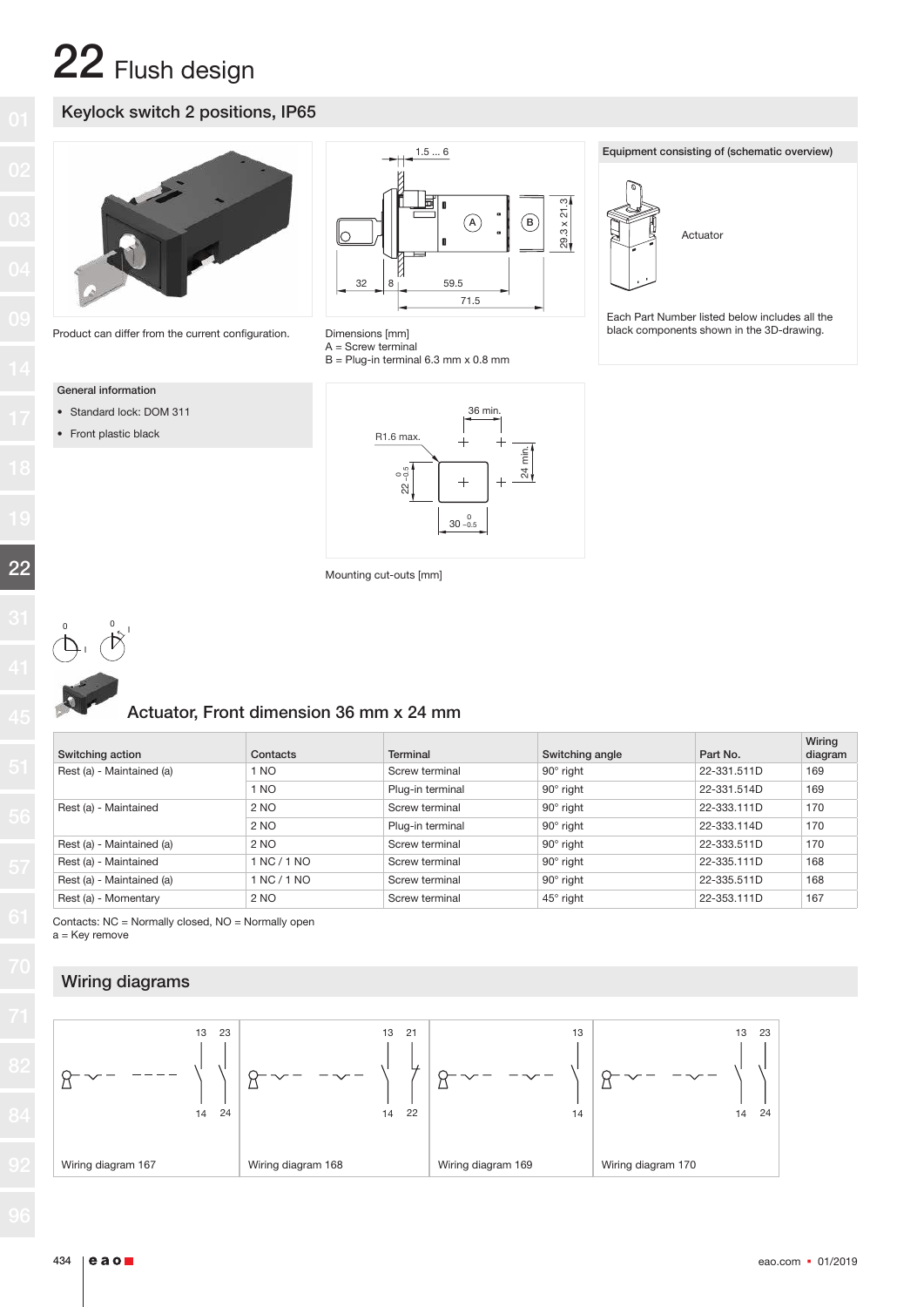Product can differ from the current configuration.

22



#### $01/2019$  • eao.com **e ao**  $\blacksquare$  | 435



black components shown in the 3D-drawing. To obtain a complete unit, please select the red

components from the pages shown.

Indicator, IP65

 $1.5...6$  $29.3 \times 21.3$ l n 29.3 x 21.3  $\boxed{A}$   $\boxed{B}$ V 59.5 7.5 71.5



B = Plug-in terminal 6.3 mm x 0.8 mm



Mounting cut-outs [mm]



## Actuator, Front dimension 36 mm x 24 mm

| Terminal         | Part No.       | Wiring<br>diagram |
|------------------|----------------|-------------------|
| Screw terminal   | 22-040.001     | ↵                 |
| Plug-in terminal | $22 - 040.004$ | ↵                 |

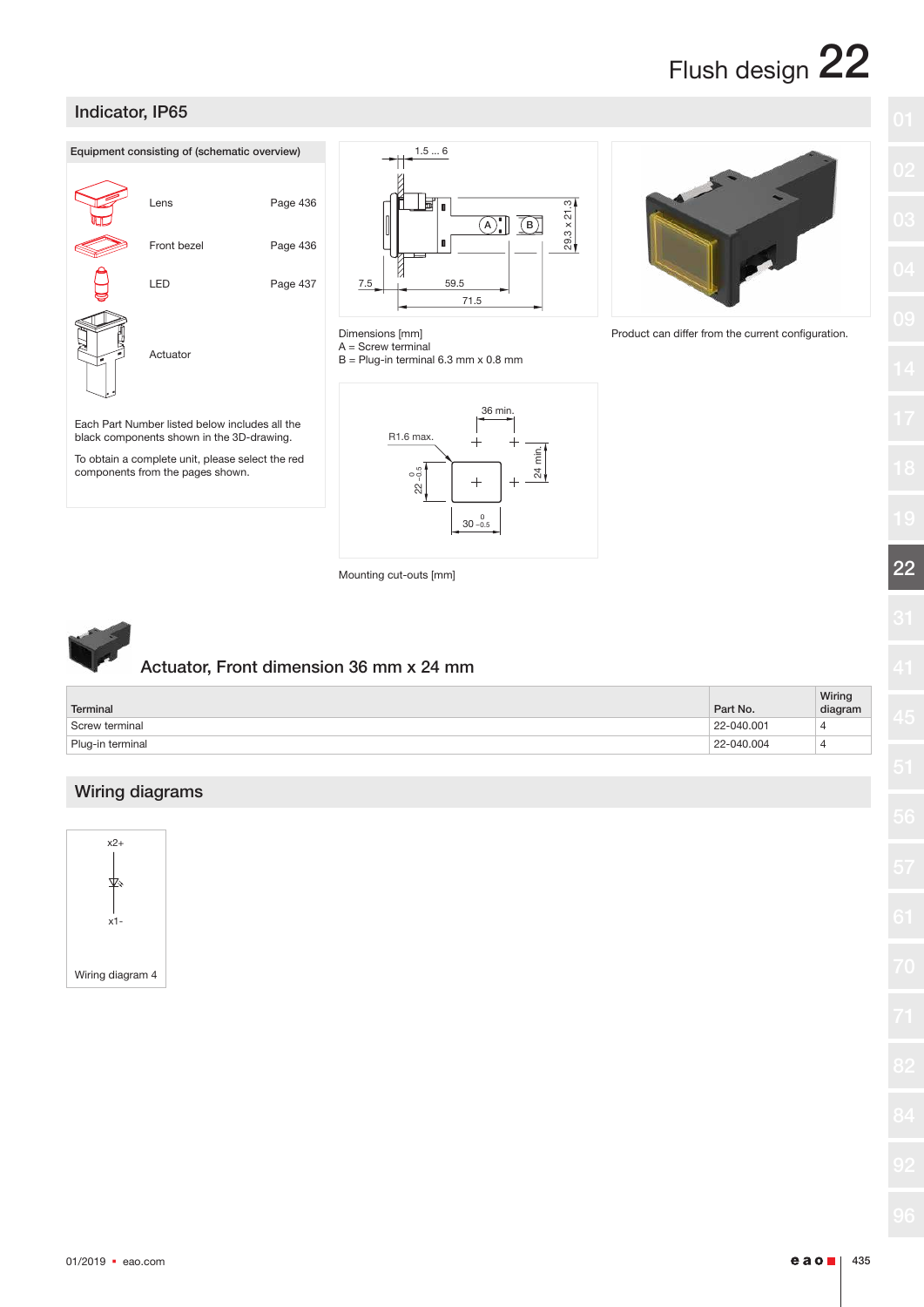# 22 Components

# Lens plastic

| Lens material | Lens colour  | Lens optics | Lens shape | Lens illumination | <b>Dimensions</b> | Part No. |
|---------------|--------------|-------------|------------|-------------------|-------------------|----------|
| Plastic       | Smokey black | transparent | flush      | illuminative      | 17 mm x 25.5 mm   | 22-903.1 |
|               | Red          | transparent | flush      | illuminative      | 17 mm x 25,5 mm   | 22-903.2 |
|               | Orange       | transparent | flush      | illuminative      | 17 mm x 25.5 mm   | 22-903.3 |
|               | Yellow       | transparent | flush      | illuminative      | 17 mm x 25.5 mm   | 22-903.4 |
|               | Green        | transparent | flush      | illuminative      | 17 mm x 25,5 mm   | 22-903.5 |
|               | <b>Blue</b>  | transparent | flush      | illuminative      | 17 mm x 25,5 mm   | 22-903.6 |
|               | Colourless   | transparent | flush      | illuminative      | 17 mm x 25,5 mm   | 22-903.7 |
|               | <b>Black</b> | opaque      | flush      | non illuminative  | 17 mm x 25,5 mm   | 22-901.0 |



# Mushroom-head cap

| Product attributes         | Lens material | Lens optics | Lens shape    | Lens illumination | <b>Dimensions</b>      | Part No. |
|----------------------------|---------------|-------------|---------------|-------------------|------------------------|----------|
| Use only flush front bezel | Plastic       | opaque      | mushroom-head | non illuminative  | 23 mm x 35 mm          | 22-930.0 |
|                            | Plastic       | opaque      | mushroom-head | non illuminative  | $23$ mm $\times$ 35 mm | 22-930.2 |
|                            | Plastic       | opaque      | mushroom-head | non illuminative  | 23 mm x 35 mm          | 22-930.4 |
|                            | Plastic       | opaque      | mushroom-head | non illuminative  | $23$ mm $\times$ 35 mm | 22-930.5 |



# Front bezel raised

| <b>Product attributes</b>                                | Front bezel material | Front bezel colour | Dimensions                           | Part No. |
|----------------------------------------------------------|----------------------|--------------------|--------------------------------------|----------|
| Lens only removable with lens remover Part No.<br>98-969 | Plastic              | <b>Black</b>       | $24 \text{ mm} \times 36 \text{ mm}$ | 02-967.0 |



# Front bezel flush

| <b>Product attributes</b>                                | Front bezel material | Front bezel colour | <b>Dimensions</b> | Part No. |
|----------------------------------------------------------|----------------------|--------------------|-------------------|----------|
| Lens only removable with lens remover Part No.<br>02-905 | Plastic              | <b>Black</b>       | 24 mm x 36 mm     | 02-965.0 |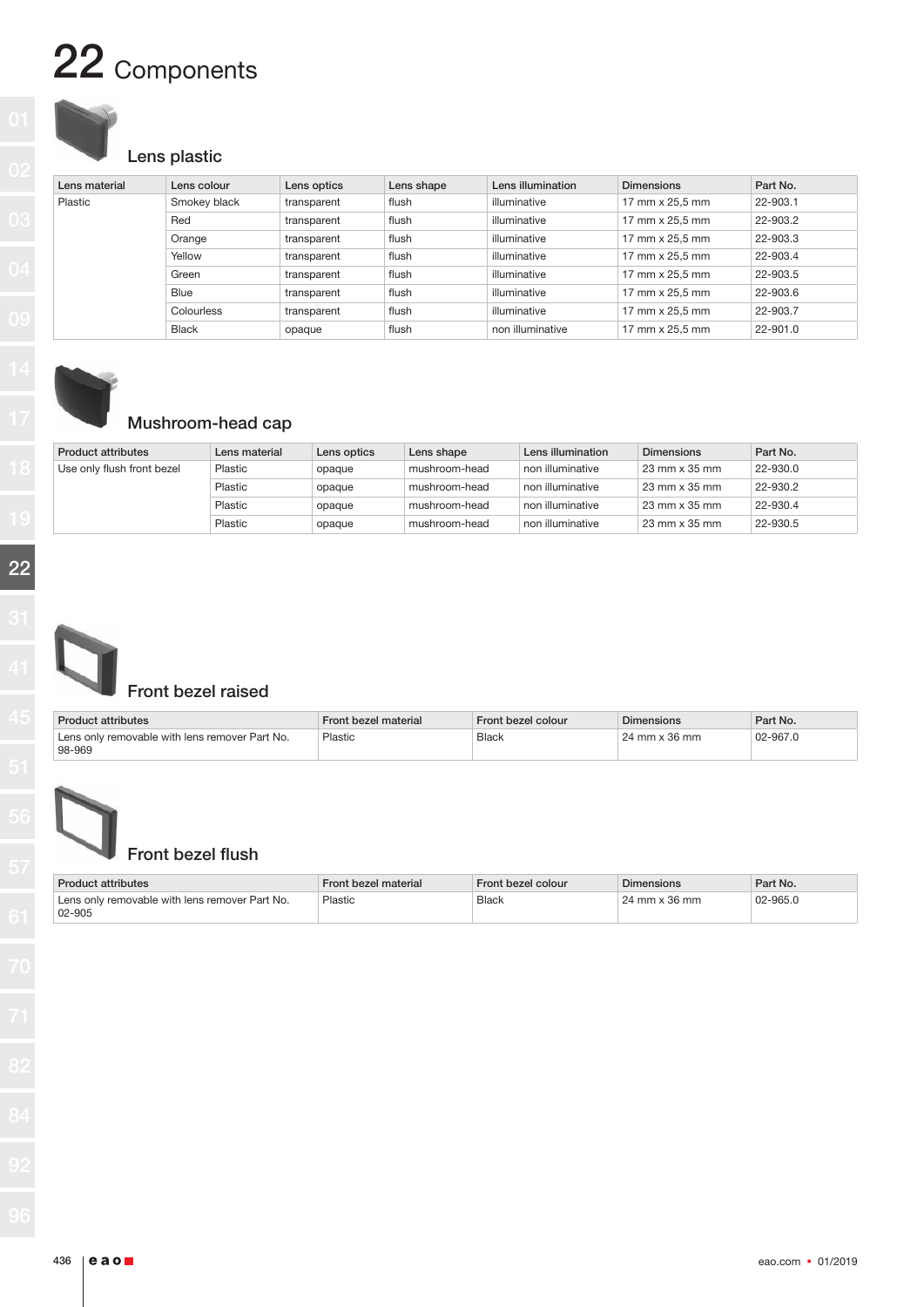# Components 22



# Single-LED, T1 3/4 MG

| <b>Illumination colour</b> | Operating voltage | <b>Operation current</b> | Lumi. Intensity | Dom. Wavelength      | Part No.     | Wiring<br>diagram |
|----------------------------|-------------------|--------------------------|-----------------|----------------------|--------------|-------------------|
| Red                        | 6 V DC +10%       | 15 mA $\pm$ 15 %         | 350 mcd         | 630 nm               | 10-2J06.3142 | 55                |
|                            | 12 V AC/DC +10%   | $7 - 14$ mA $\pm 15$ %   | 330 mcd         | 630 nm               | 10-2J09.1062 | 55                |
|                            | 24 V AC/DC +10%   | $7 - 14$ mA $\pm 15$ %   | 330 mcd         | 630 nm               | 10-2J12.1062 | 55                |
|                            | 28 V AC/DC +10%   | $7 - 14$ mA $\pm 15$ %   | 330 mcd         | 630 nm               | 10-2J13.1062 | 55                |
|                            | 48 V AC/DC +10%   | $4 - 8$ mA $\pm 15$ %    | 200 mcd         | 630 nm               | 10-2J19.1042 | 55                |
| Yellow                     | 6 V DC +10%       | 15 mA $\pm$ 15 %         | 300 mcd         | 587 nm               | 10-2J06.3144 | 55                |
|                            | 12 V AC/DC +10%   | $7 - 14$ mA $\pm 15$ %   | 280 mcd         | 587 nm               | 10-2J09.1064 | 55                |
|                            | 24 V AC/DC +10%   | $7 - 14$ mA $\pm 15$ %   | 280 mcd         | 587 nm               | 10-2J12.1064 | 55                |
|                            | 28 V AC/DC +10%   | $7 - 14$ mA $\pm 15$ %   | 280 mcd         | 587 nm               | 10-2J13.1064 | 55                |
|                            | 48 V AC/DC +10%   | $4 - 8$ mA $\pm 15$ %    | 180 mcd         | 587 nm               | 10-2J19.1044 | 55                |
| Green                      | 6 V DC +10%       | 7 mA ±15 %               | 1050 mcd        | 525 nm               | 10-2J06.3145 | 55                |
|                            | 12 V AC/DC +10%   | $4 - 7$ mA $\pm 15$ %    | 1050 mcd        | 525 nm               | 10-2J09.1065 | 55                |
|                            | 24 V AC/DC +10%   | $4 - 7$ mA $\pm 15$ %    | 1050 mcd        | 525 nm               | 10-2J12.1065 | 55                |
|                            | 28 V AC/DC +10%   | $4 - 7$ mA $\pm 15$ %    | 1050 mcd        | 525 nm               | 10-2J13.1065 | 55                |
|                            | 48 V AC/DC +10%   | $2 - 4$ mA $\pm 15$ %    | 600 mcd         | 525 nm               | 10-2J19.1045 | 55                |
| <b>Blue</b>                | 6 V DC +10%       | 15 mA ±15 %              | 680 mcd         | 470 nm               | 10-2J06.3146 | 55                |
|                            | 12 V AC/DC +10%   | $4 - 14$ mA $\pm 15$ %   | 650 mcd         | 470 nm               | 10-2J09.1066 | 55                |
|                            | 24 V AC/DC +10%   | $7 - 14$ mA $\pm 15$ %   | 650 mcd         | 470 nm               | 10-2J12.1066 | 55                |
|                            | 28 V AC/DC +10%   | $7 - 14$ mA $\pm 15$ %   | 650 mcd         | 470 nm               | 10-2J13.1066 | 55                |
|                            | 48 V AC/DC +10%   | $4 - 8$ mA $\pm 15$ %    | 400 mcd         | 470 nm               | 10-2J19.1046 | 55                |
| White                      | 6 V DC +10%       | 6 mA $\pm 15$ %          | 900 mcd         | x: 0.31 / y: 0.32 nm | 10-2J06.3149 | 55                |
|                            | 12 V AC/DC +10%   | $3 - 6$ mA $\pm 15$ %    | 900 mcd         | x: 0.31 / y: 0.32 nm | 10-2J09.1069 | 55                |
|                            | 24 V AC/DC +10%   | $2.5 - 5$ mA $\pm 15$ %  | 750 mcd         | x: 0.31 / y: 0.32 nm | 10-2J12.1069 | 55                |
|                            | 28 V AC/DC +10%   | $2.5 - 5$ mA $\pm 15$ %  | 750 mcd         | x: 0.31 / y: 0.32 nm | 10-2J13.1069 | 55                |
|                            | 48 V AC/DC +10%   | $2 - 4$ mA $\pm 15$ %    | 600 mcd         | x: 0.31 / y: 0.32 nm | 10-2J19.1049 | 55                |
| Red / Green                | 24 V AC/DC +10%   | 15/14 mA $\pm$ 15 %      | 600/630 mcd     | 625 / 525 nm         | 10-A312.314A | 171               |

Additional information

- Due to high surface temperatures, the series resistor must not be soldered directly to the terminals of the equipment (use a terminal plate)
- When using AC/DC types with AC operation, slight flickering can occur
- The luminous intensity stated is for when used with DC
- Electrical and optical data are measured at 25 °C
- The specified versions are built with a protection diode (halve wave rectifier) in series and the LED
- Luminosity and wave length variations caused by LED manufacturing processes may cause slight differences regarding the illumination. The customer has to decide what resistor shall be used to the LED
- Where supply voltages are over 48 V, a voltage-reduction element (external protective series resistor) must be used.



Dimensions [mm]

22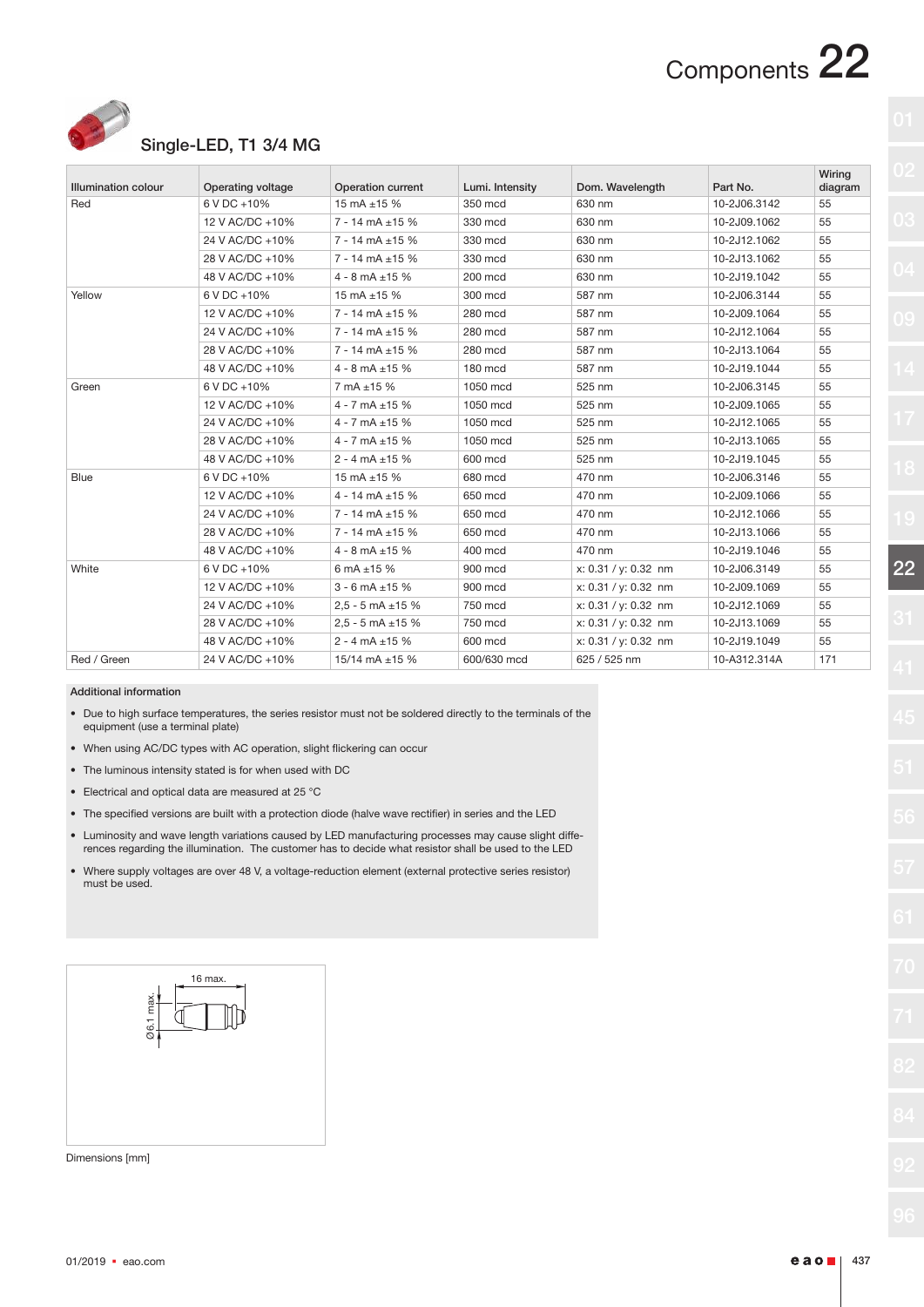# 22 Components

# Wiring diagrams





# Filament lamp

| Operating voltage | Operation current | Part No.     | Wiring<br>diagram |
|-------------------|-------------------|--------------|-------------------|
| 12 V AC/DC        | 75 mA ±10 %       | 10-1309.1309 | $\overline{4}$    |
| 14 V AC/DC        | 80 mA $\pm$ 10 %  | 10-1310.1319 | 4                 |
| 24 V AC/DC        | 35 mA $\pm$ 10 %  | 10-1312.1229 | $\overline{4}$    |
| 28 V AC/DC        | 40 mA $\pm$ 10 %  | 10-1313.1249 | 4                 |
| 36 V AC/DC        | 30 mA $\pm$ 10 %  | 10-1316.1209 | 4                 |
| 48 V AC/DC        | 25 mA $\pm$ 10 %  | 10-1319.1199 | $\overline{4}$    |

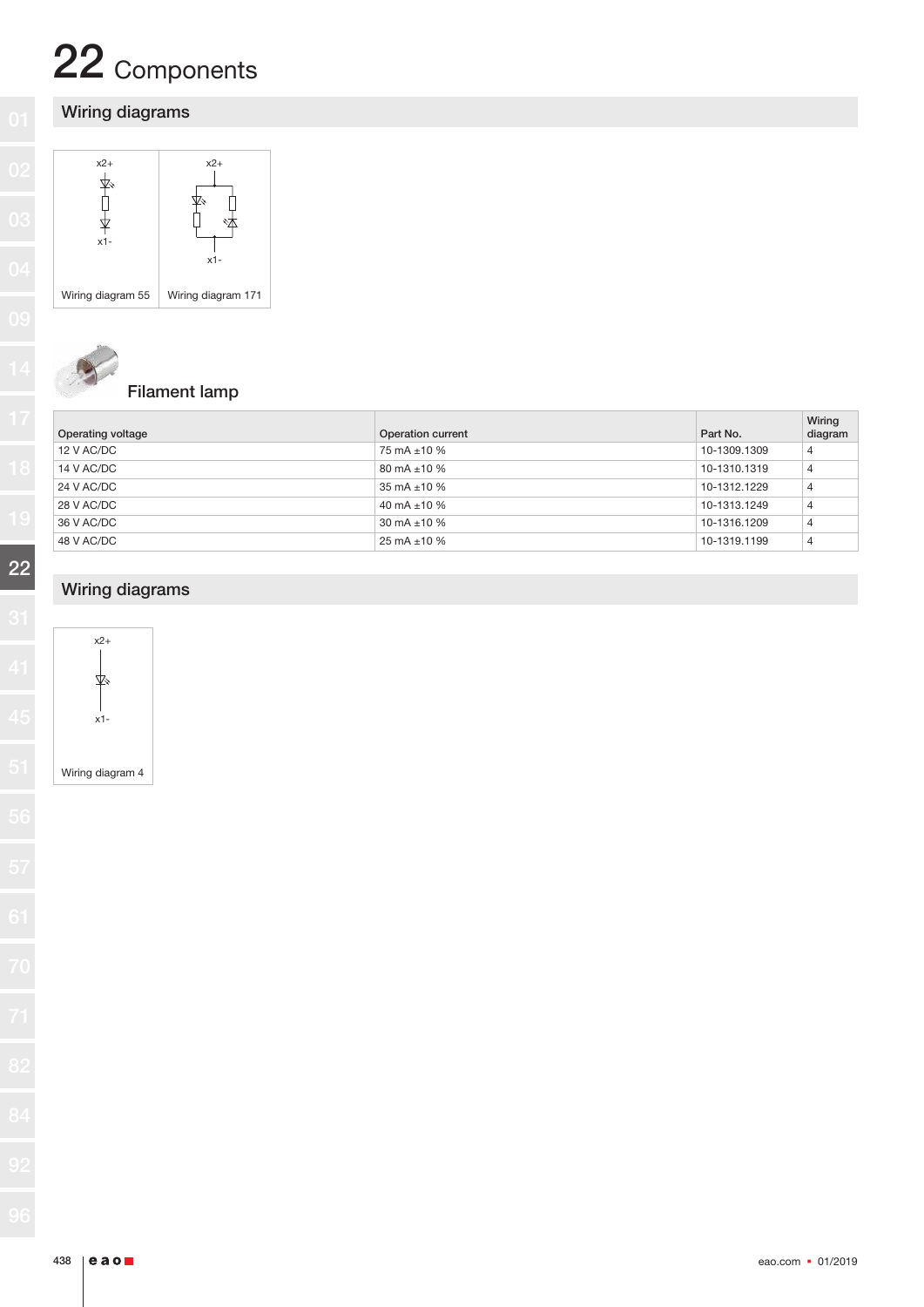# Front side

| ı            | ٦      | ï             |  |
|--------------|--------|---------------|--|
| ۱            |        |               |  |
| ٠<br>s       |        |               |  |
| 53<br>ı<br>٦ | í      |               |  |
|              | ×<br>÷ | ï<br>×<br>×., |  |

Blind plug

| Dimensions                 | Materia | Colour     | Part No.                            |
|----------------------------|---------|------------|-------------------------------------|
| $\Omega$<br>m <sub>2</sub> | plastic | Black<br>. | 949<br>⊦J.∪<br>$\sim$ $\sim$ $\sim$ |



|  | Spare key |  |
|--|-----------|--|

| Dr <sub>0</sub><br>ttributes | Material | Part No.                            |
|------------------------------|----------|-------------------------------------|
| Standard lock: DOM 31        | metal    | $\sim$<br>989.<br>$\sim$<br>ວບວ.ບ ⊢ |



# Master key

| Prodi<br>attributes                                   | Material | Dort Nr<br>arthvo. |
|-------------------------------------------------------|----------|--------------------|
| 445<br>Llock: DOM 31<br>standard<br>$\cdot\cdot\cdot$ | metal    | $-989.300$         |



#### Protective cover

| <b>Material</b> | otics | -out<br> | nt No. |
|-----------------|-------|----------|--------|
| Plastic         |       | mm       | -925   |
|                 |       |          |        |

#### Additional information

- Hinged, with means for sealing
- Please note that bigger minimum distances are necessary
- Use only flush front bezel



Dimensions [mm]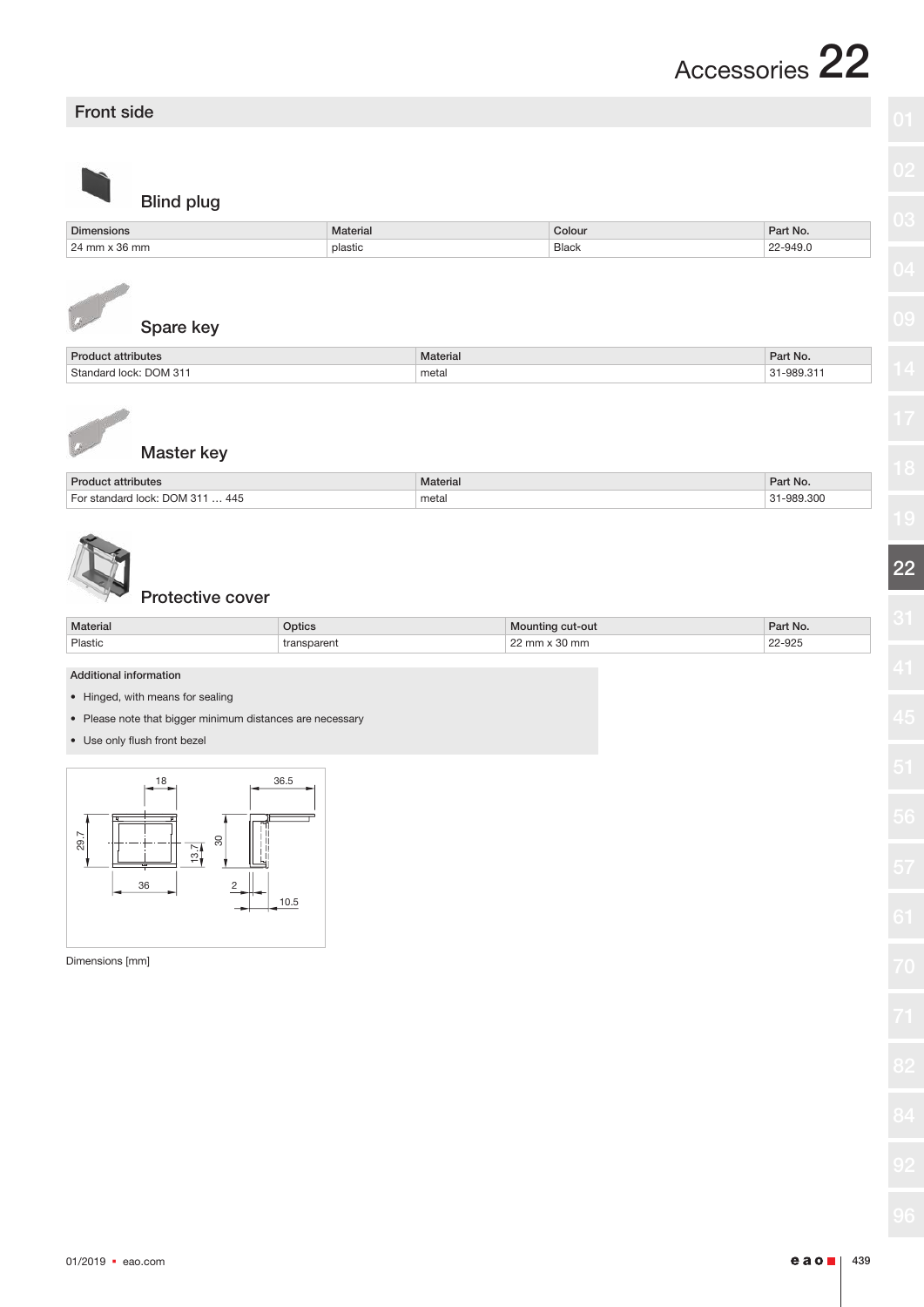# 22 Accessories

### Rear side



# Side terminal plate empty

| <b>Product attributes</b> | <b>Dimensions</b>                      | Part No. |
|---------------------------|----------------------------------------|----------|
| 5 spaces                  | 62.5 mm $\times$ 15 mm $\times$ 60 mm  | 02-912.1 |
| 10 spaces                 | 125 mm $\times$ 15 mm $\times$ 60 mm   | 02-912.2 |
| 15 spaces                 | 187.6 mm $\times$ 15 mm $\times$ 60 mm | 02-912.3 |
| 20 spaces                 | 250 mm x 15 mm x 60 mm                 | 02-912.4 |

### Series resistor

| <b>Operating voltage</b> | Resistance | Part No. |
|--------------------------|------------|----------|
| 110 V AC                 | 2.7 kOhm   | 02-904.0 |
| 125 V AC                 | 3.3 kOhm   | 02-904.1 |
| 145 V AC                 | 4.7 kOhm   | 02-904.3 |
| 240 V AC                 | 10 kOhm    | 02-904.7 |

#### Additional information

• Only for filament lamp 48 VAC, 25 mA

• Due to high surface temperatures, the series resistor must not be soldered directly to the terminals of the equipment (use a terminal plate)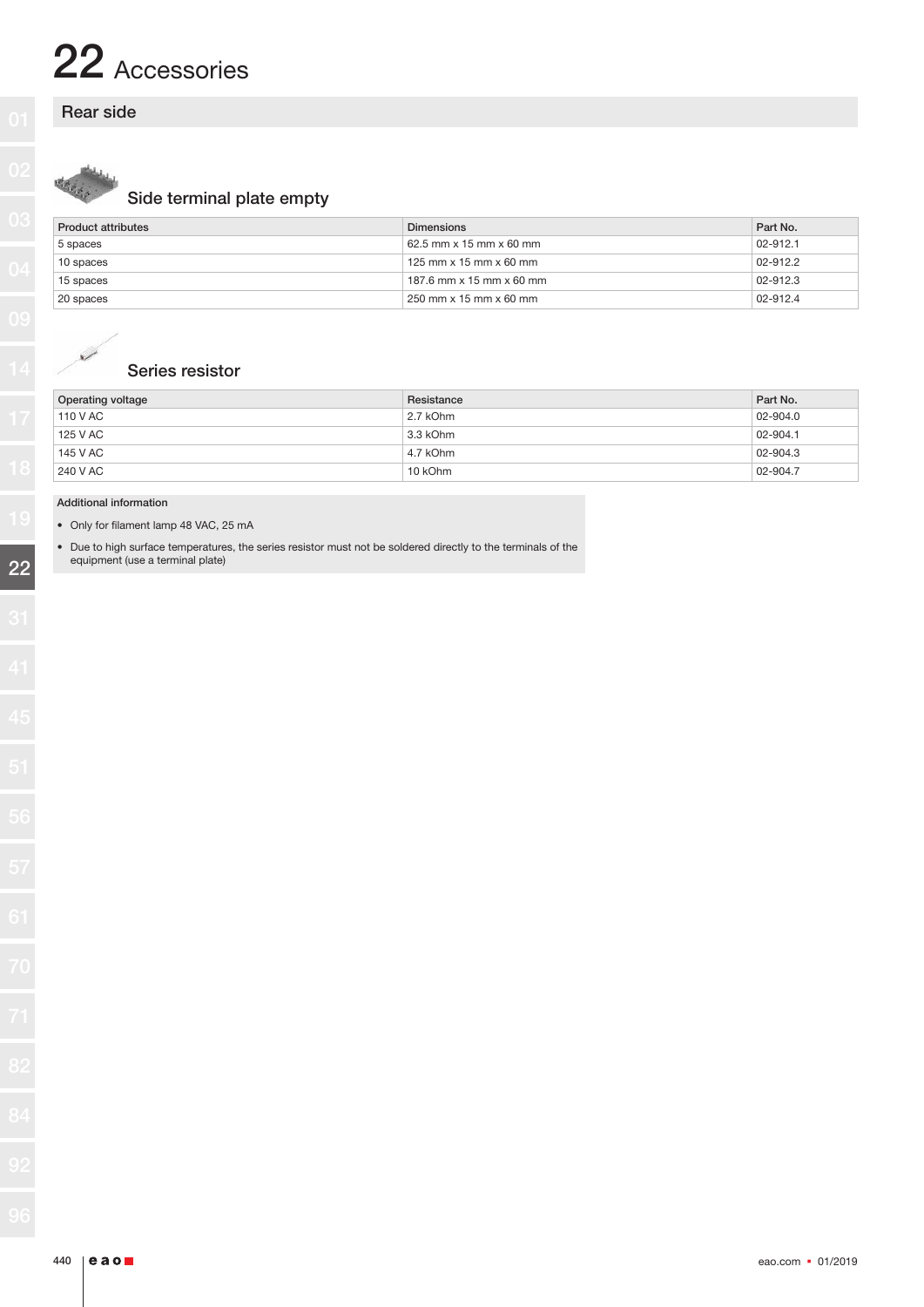# Accessories 22

# Mounting

Dismantling tool

|                                                | Material             | Part No. |
|------------------------------------------------|----------------------|----------|
| i the holder<br>tr <sub>m</sub><br>diemantling | ' plastic<br>metal / | 22-938   |



|  | Lens remover |
|--|--------------|
|--|--------------|

| <b>Product attributes</b>                        | Material | Part No. |
|--------------------------------------------------|----------|----------|
| For raised design                                | metal    | 02-905   |
| For dismantling of the square lens, flush design | metal    | 98-968   |



# Lamp remover

| <b>Product attributes</b>                            | <b>Material</b> | Part No.  |
|------------------------------------------------------|-----------------|-----------|
| A switching action may occur when replacing the lamp | plastic         | 61-9740.0 |

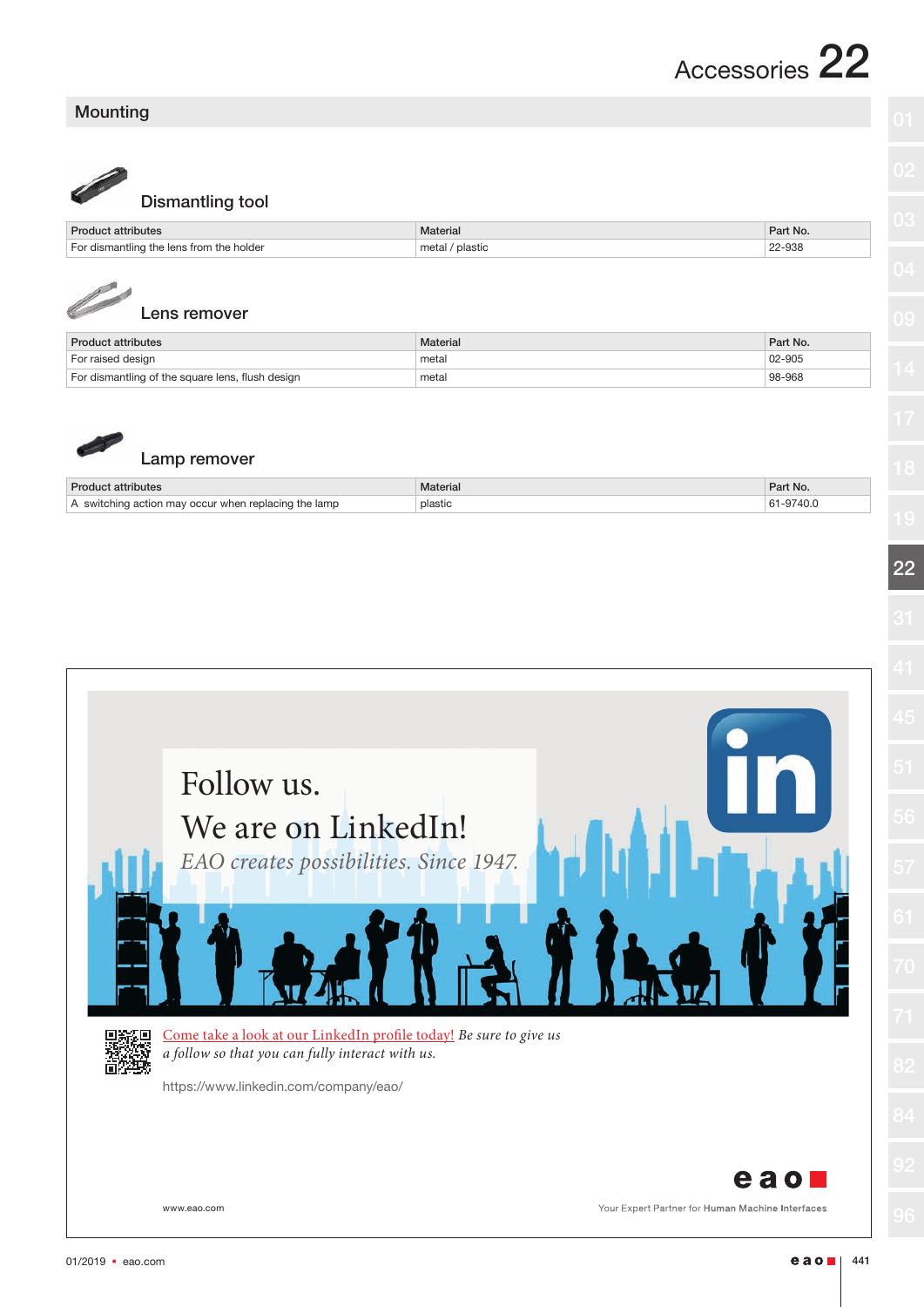# $22$  Technical data

### Actuator with snap-action switching element

#### Switching system

Self-cleaning, double-break, snap-action switching system (with contact gap 2 x 1.5mm). Max. 2 normally closed or 2 normally open contacts, or one of each.

#### Material

Lens Plastic, as per UL 94 HB

Front bezel Plastic

Material of contact Hard silver

Actuator housing Plastic

#### Mechanical characteristics

#### Terminals

Screw terminal (with self-lifting clip): Max. wire cross-section 2 x 2.5 mm<sup>2</sup> Max, wire cross-section of stranded cable 2 x 1.5 mm<sup>2</sup>

Plug-in terminal 6.3mm x 0.8mm

Actuating force With 1 switching element  $3.6N + 0.3N$ With 2 switching elements  $6.8N + 0.3N$ 

Actuating travel 5.5mm ±0.2mm

Travel 3mm

#### Mechanical lifetime

Illuminated pushbutton 1 million operations Keylock switch 40000 operations

#### Electrical characteristics

#### Switching voltage and switching current

400VAC, 10A (ohmisch) 400 VAC, 4 A (induktiv,  $cos(\pi h) = 0.7$ ) 250 VAC, 5A (induktiv,  $cos(\phi h) = 0.7$ ) 250 VAC, 2A (induktiv,  $cos(\phi h) = 0.7$ ) 125 VAC, 8 A (induktiv,  $cos(\pi h) = 0.7$ ) 110 VDC,  $0,4A$  (induktiv,  $L:R = 30$  ms) 60 VDC,  $1.5A$  (induktiv,  $L:R = 30$  ms) 24 VDC, 6A (induktiv,  $L:R = 30$  ms)

#### Electric strength

2500VAC, 50Hz, 1 minute between all terminals and earth, as per IEC 60512-2-11.

Electrical lifetime 50000 cycles of operation

#### Ambient conditions

Storage temperature  $-40\,^{\circ}\text{C}$  ... +95 $^{\circ}\text{C}$ 

Operating temperature –25°C ... +85°C for the switch body and up to +55°C for the actuating part

Protection degree IP20 terminal/case IP65 front side, as per IEC 60529

Shock resistance 50g for 11ms, as per IEC 60512-4-3

Vibration resistance (sinusoidal) 10g at 10Hz…2000Hz, amplitude 0.75mm, as per IEC 60512-4-4

#### Approvals

Approbations CB (IEC 61058-1) CSA ENEC (EN 61058-1)  $U$ 

#### Conformities

CE 2014/35/EU (LVD) 2011/65/EC (RoHS)

EAO reserves the right to alter specifications without further notice.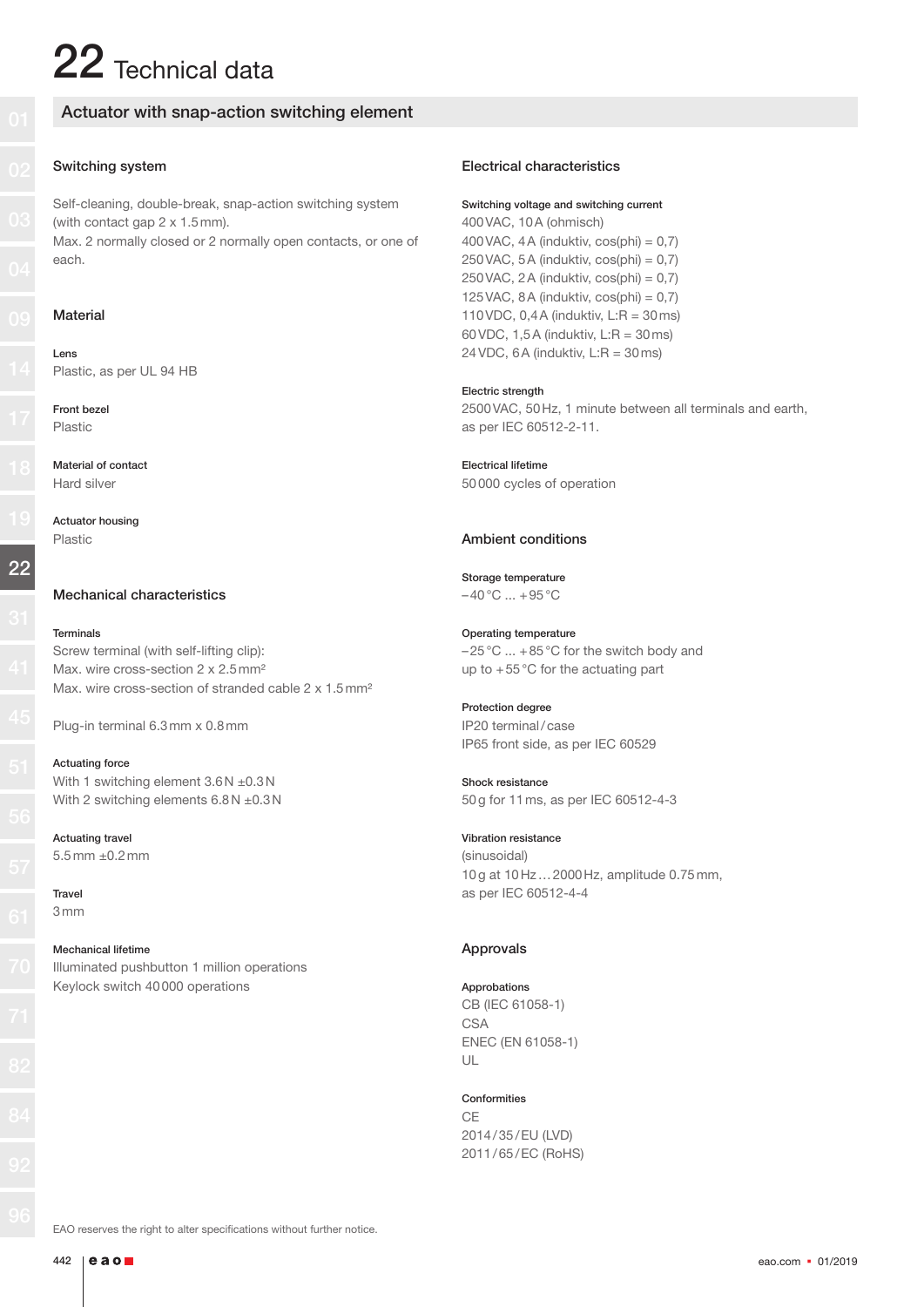### General notes

#### 1. Engraving

In addition to the most commonly used world languages, in DIN1451-3 close spacing, other typefaces are available as Scandinavian, Slavic, Greek, Russian and Polish. Red, blue and black lenses are filled with white colour. Other colour lenses are filled in black. Standard height of letters is 3mm. If the height is not specified, we will supply 3mm engraved letters.

#### 2. Hot stamping

For larger series it is worth considering markings by means of hot stamping. We will pleased to advise you.

#### 3. Film inserts

Instead of using engraving the lenses can be fitted with transparent film inserts, as an alternative. For this purpose, though, it is advisible to use transparent lenses. In the case of use of a smoke-black lens the fitted film becomes readable only if the lamp is on. The film thickness is 0.2mm.

Important: Consider pushbutton mounting orientation befor specifying engraving characters!

#### Engraving film insert

All dimensions in mm

| Film insert<br>max. dimensions | Height of letters h | Number of lines | Number of capital<br>letters per line<br>(guide value) | Number of lowercase<br>letters per line<br>(guide value) | Picture   |
|--------------------------------|---------------------|-----------------|--------------------------------------------------------|----------------------------------------------------------|-----------|
| $14.3 \times 22.4$             | 3                   | 3               | 9                                                      | 10                                                       | <b>B1</b> |
|                                | $\overline{4}$      | $\overline{c}$  | $\overline{7}$                                         | 8                                                        | <b>B1</b> |
|                                | 5                   | $\overline{c}$  | 5                                                      | 6                                                        | <b>B1</b> |
|                                | 6                   |                 | $\overline{4}$                                         | 5                                                        | <b>B1</b> |
|                                | 8                   |                 | 3                                                      | 4                                                        | B1        |
|                                | 3                   | 5               | 6                                                      | 6                                                        | <b>B2</b> |
|                                | $\overline{4}$      | $\overline{4}$  | $\overline{4}$                                         | 5                                                        | <b>B2</b> |
|                                | 5                   | 3               | 3                                                      | 4                                                        | <b>B2</b> |
|                                | 6                   | $\overline{c}$  | 3                                                      | 3                                                        | <b>B2</b> |
|                                | 8                   | $\overline{2}$  | $\overline{c}$                                         | $\overline{c}$                                           | <b>B2</b> |



| ۰ |  |  |
|---|--|--|

B1 B2



ABC abc

The gap between two words results in each case a letter less.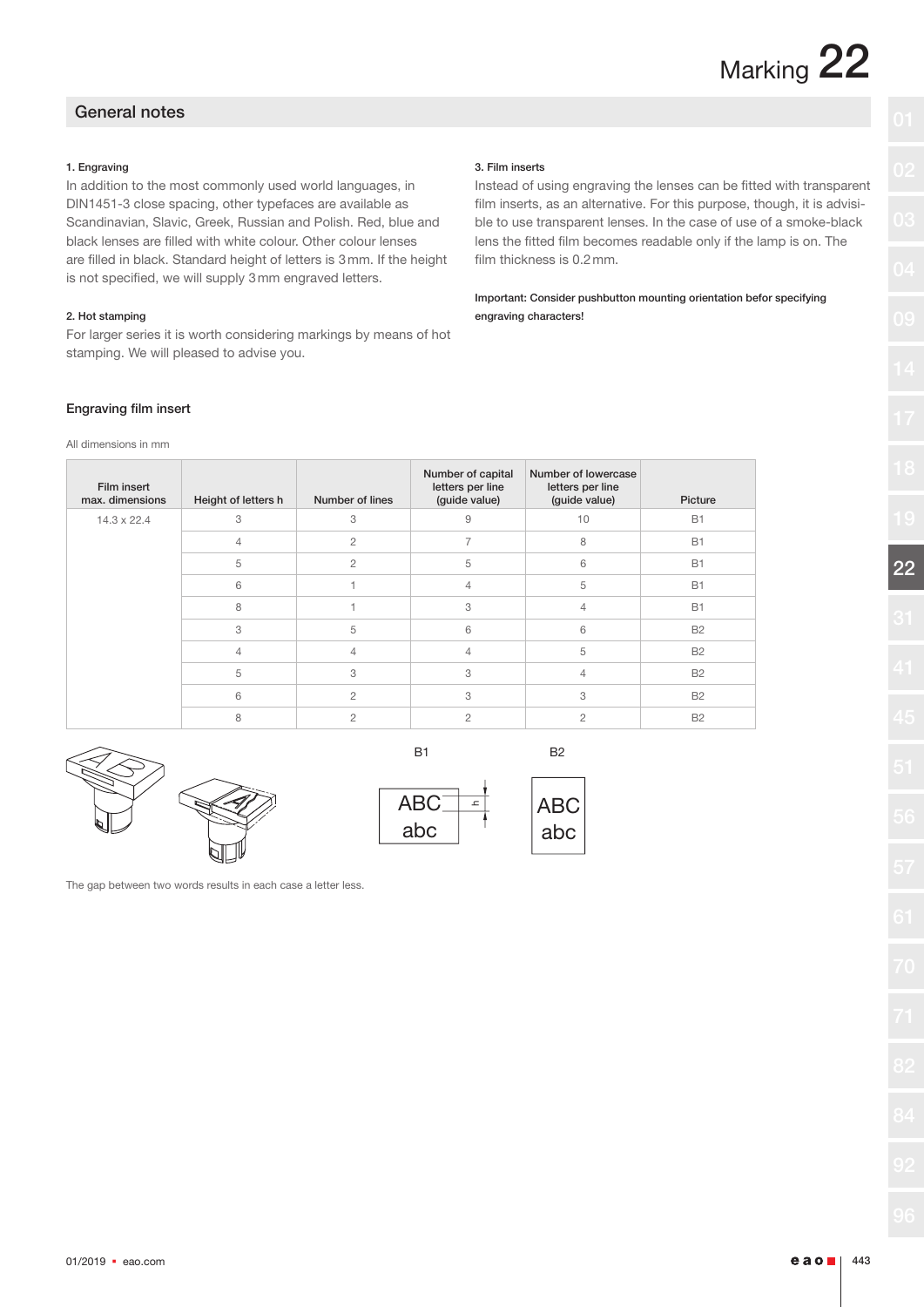

### Engraving lens

All dimensions in mm

| Lens        | Height of letters h | Number of lines | Number of capital<br>letters per line<br>(guide value) | Number of lowercase<br>letters per line<br>(guide value) | Picture   |
|-------------|---------------------|-----------------|--------------------------------------------------------|----------------------------------------------------------|-----------|
| 17.5 x 25.5 | 3                   | $\overline{4}$  | 10                                                     | 11                                                       | <b>B1</b> |
|             | $\overline{4}$      | 3               | 8                                                      | $\mathrel{\mathsf{g}}$                                   | <b>B1</b> |
|             | 5                   | $\overline{c}$  | 6                                                      | 7                                                        | <b>B1</b> |
|             | 6                   | $\overline{2}$  | 5                                                      | 6                                                        | B1        |
|             | 8                   |                 | $\overline{4}$                                         | $\overline{4}$                                           | <b>B1</b> |
|             | 3                   | 6               | $\overline{7}$                                         | 8                                                        | <b>B2</b> |
|             | $\overline{4}$      | $\overline{4}$  | 5                                                      | 6                                                        | <b>B2</b> |
|             | 5                   | $\overline{4}$  | $\overline{4}$                                         | 5                                                        | <b>B2</b> |
|             | 6                   | 3               | 3                                                      | $\overline{4}$                                           | <b>B2</b> |
|             | 8                   | $\overline{2}$  | 3                                                      | 3                                                        | <b>B2</b> |





$$
\fbox{ABC}
$$
abc

B1 B2

The gap between two words results in each case a letter less.